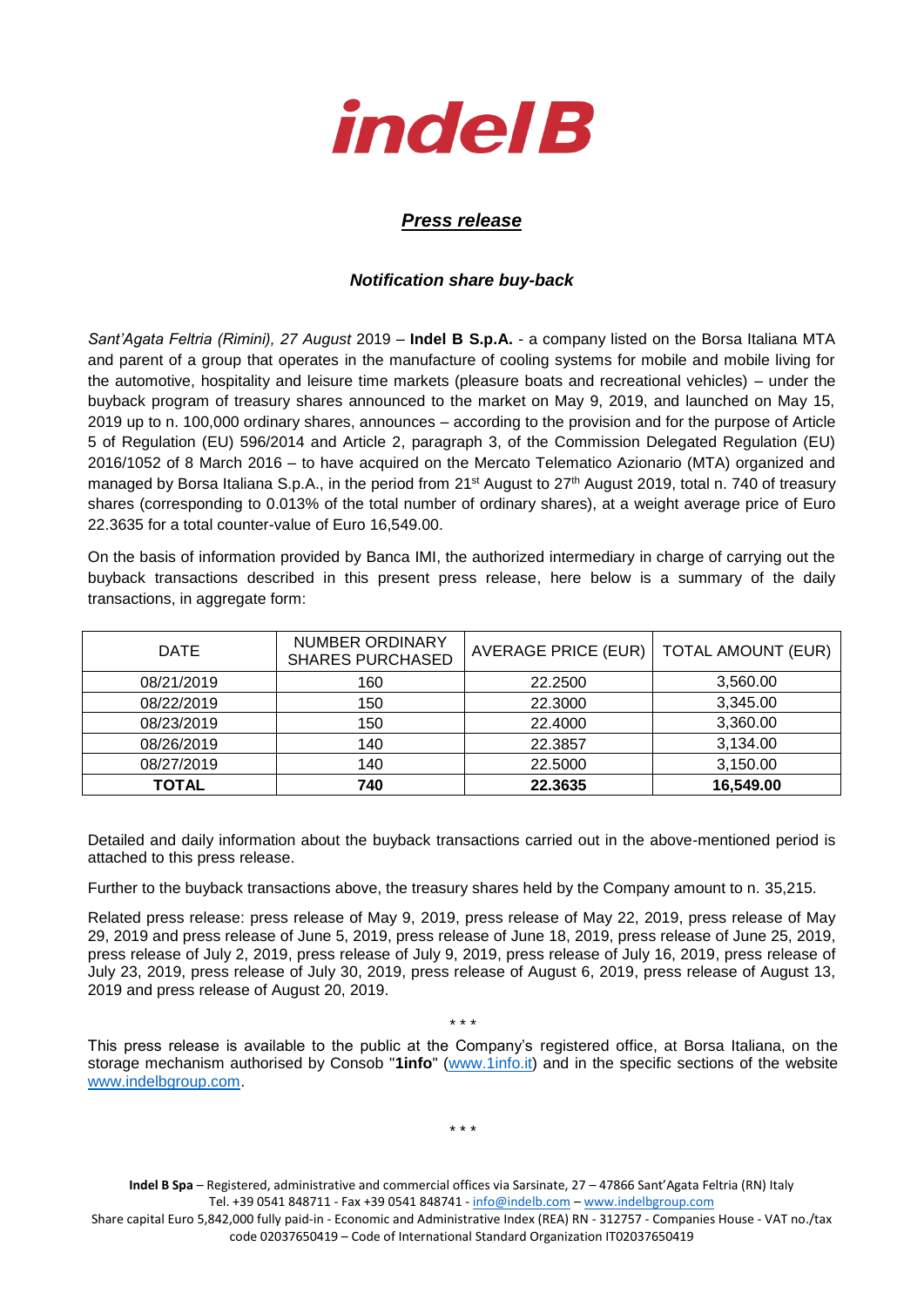*Indel B S.p.A. is a company listed on the MTA segment of the Italian stock exchange and is controlled by AMP.FIN S.r.l., in turn held entirely by the Berloni family. Indel B S.p.A. heads an important Group that operates worldwide and has been active for the last 50 years in the mobile cooling sector applicable to the Automotive, Leisure time and Hospitality cooling segments. The Group also operates in mobile climate control, with specific reference to the Automotive market, represented by commercial vehicles, minibuses, ambulances, agricultural and earth-moving*  machinery, and in the Cooling Appliances sector, which mainly comprises cellars for storing wine and small *refrigerators for storing milk. The company has a market cap of approximately Euro 131 million.*

## **Contact details**

| <i>INDEL B</i>              | <b>POLYTEMS HIR</b>            | FAST-COM                       |
|-----------------------------|--------------------------------|--------------------------------|
| Controller & IR             | IR and Financial Disclosures   | <b>Media Relations</b>         |
| Consuelo Vagnini            | Bianca Fersini Mastelloni      | Paolo Santagostino             |
| +39 0541 848 855            | +39 06.69923324; +39 336742488 | +39 349 3856585                |
| consuelo.vagnini@indelb.com | b.fersini@polytemshir.it       | paolo.santagostino@fast-com.it |
|                             |                                |                                |